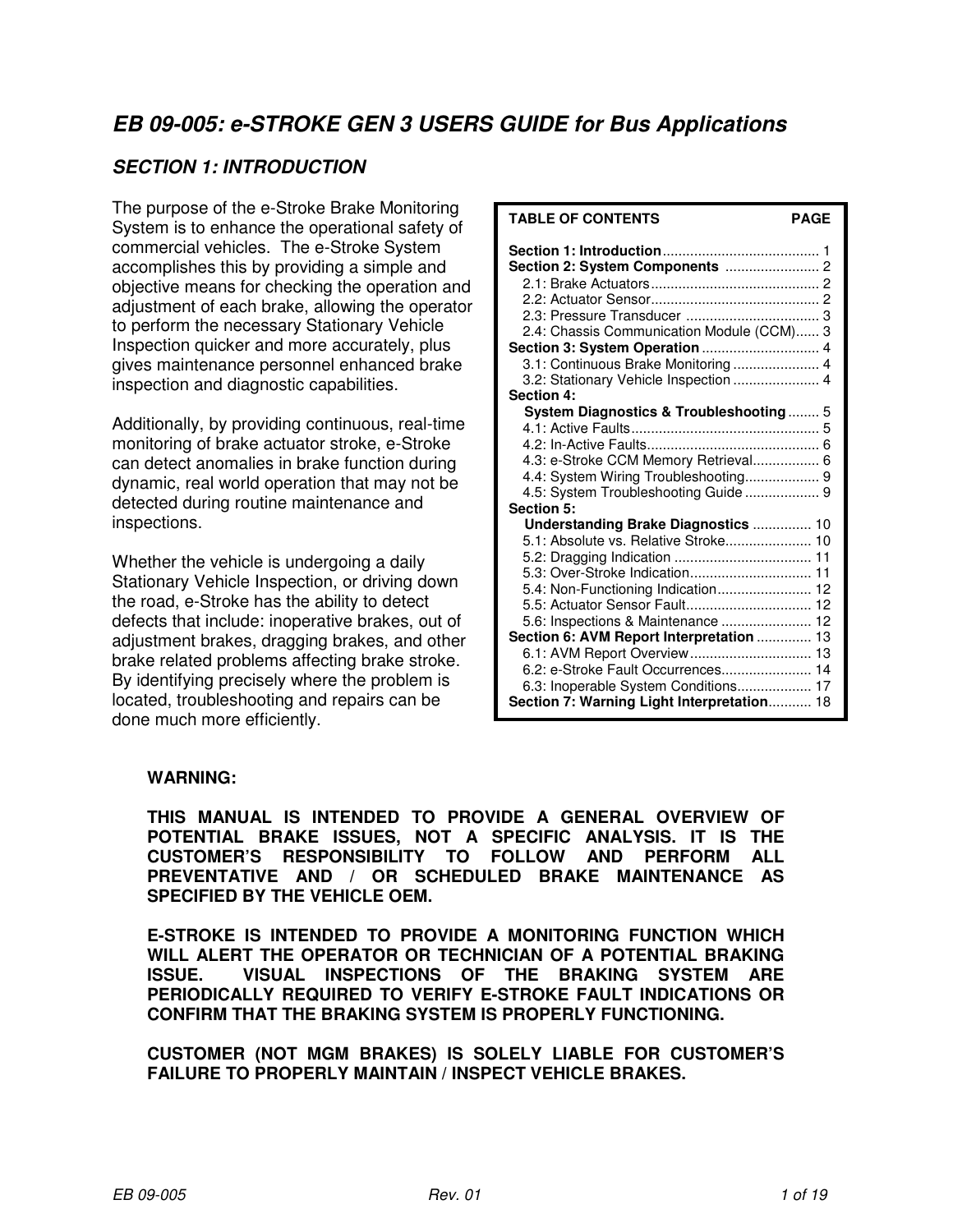This document is intended to provide guidance on the usage of the e-Stroke GEN 3 Brake Monitoring System. In addition to the information provided in this guide, the e-Stroke Technical Manual is available with complete technical information for all e-Stroke Systems and Applications. Contact MGM Brakes Customer Service (877)-4-e-Stroke, for a copy of the e-Stroke Technical Manual (P/N 8090091). The P/N 8090091 e-Stroke Technical Manual CD is also included with the P/N 9090109, 9090110 Diagnostic Kits, See Sections 4.3.2, 4.3.3.

# **SECTION 2: SYSTEM COMPONENTS**

#### **2.1: Brake Actuators**

MGM Brakes e-Stroke brake actuators are denoted by an "ESH" suffix on the part number. Each actuator is assembled with a specified sensor angle orientation, similar to the port and clamp band angle of a standard actuator, and is calibrated at MGM Brakes Manufacturing Facility to insure accuracy. Proper specification of the sensor angle should orient the sensor pigtail toward the centerline of the vehicle, away from the wheel end.

e-Stroke actuator components are not field serviceable, with the exception of single/piggy-back or service diaphragm replacement. For service information, refer to the MGM Service Manual relating to the actuator to be serviced. Reference EB 03-005 and EB 03-006 for additional ESH Actuator Service Information. DO NOT attempt to rotate, slide or otherwise adjust the magnetic sleeve, sleeve clamp, or the sensor stone shield.

A stainless steel strain relief bracket (P/N 8090039) is included with the actuator assembly to provide a means for securing the sensor pigtail, preventing the sensor from being inadvertently pulled out of the actuator during normal vehicle operation. The strain relief bracket should be installed on the upper mounting stud of the actuator facing toward the centerline of the vehicle.





# **2.2: Actuator Sensor**

The e-Stroke Sensor (P/N 8290120) provides the e-Stroke Actuator stroke measurement to the CCM. This stroke measurement is monitored with the brake application pressure reading to determine if a fault condition is present.

The sensor is a non-serviceable component, which may be replaced separate from the brake actuator assembly if required. No adjustment or calibration is required when replacing an e-Stroke sensor. Care must be taken during installation to insert the sensor into the actuator sensor port with the proper alignment, parallel to the piston rod. Failure to fully seat the sensor will also directly influence the system accuracy. Reference EB 08-006 for additional e-Stroke Sensor & Harness information.

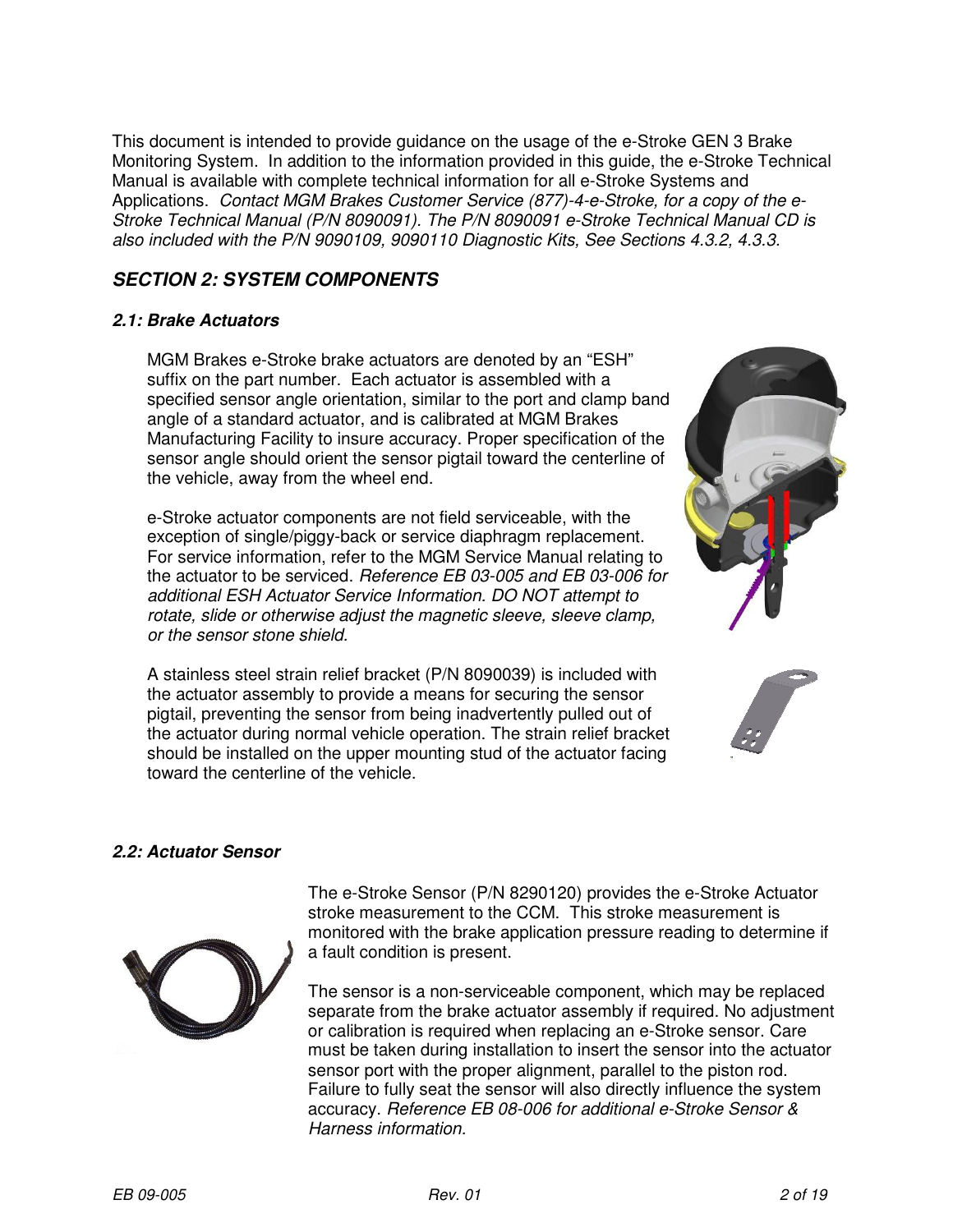#### **2.3: Pressure Transducer**

The pressure transducer (P/N 8090550) provides the e-Stroke CCM with information about the pressure that the driver is applying to the brake system. A brake fault will be indicated when the actuator stroke is not in proportion to air pressure applied by the brake system. For example, if the driver applies the brake treadle and an actuator does not move from the fully retracted position, the e-Stroke system will determine that brake is "non-functional".



# **2.4: GEN 3 Chassis Communication Module (CCM)**

The Chassis Communication Module or CCM (P/N 8291101, etc.) is the "brains" of the e-Stroke system. The CCM provides regulated power to the actuator sensors and the pressure transducer. The actuator sensor and pressure transducer inputs are continuously monitored by the CCM to determine whether the stroke of each of the actuators is in proportion to the air pressure applied by the brake system.



CCM operation requires 9 to 32 V DC ignition switched power. Multiple Alarm Outputs are available which will energize an external warning light or alarm device during active brake fault conditions. Separate Alarm Outputs are provided for Tractor / Truck / Bus Brake Monitoring and lining wear as well as Trailer Brake Monitoring. The CCM alarm output is commonly connected to vehicle I/O systems to illuminate integrated dash warning lights. Consult vehicle OEM or installer for specific e-Stroke warning light operation when connected to an I/O system.

SAE J1939 connection is required for complete system functionality. The SAE J1939 connection is primarily used to monitor vehicle speed and transmit fault codes as fault conditions occur. The e-DT Hand Held Diagnostic Tool communicates with the CCM over the SAE J1939 / J1708 circuits. SAE J1708 may be connected if J1939 is not available, but J1939 is preferred. Reference EB 08-025 for e-Stroke Published SAE J1939 / J1708 Fault Codes.

Brake fault history is recorded in the CCM memory for up to 126 counts per fault per wheel. The fault history may be viewed and cleared using the available diagnostic tools. See Section 4 for more diagnostic Information.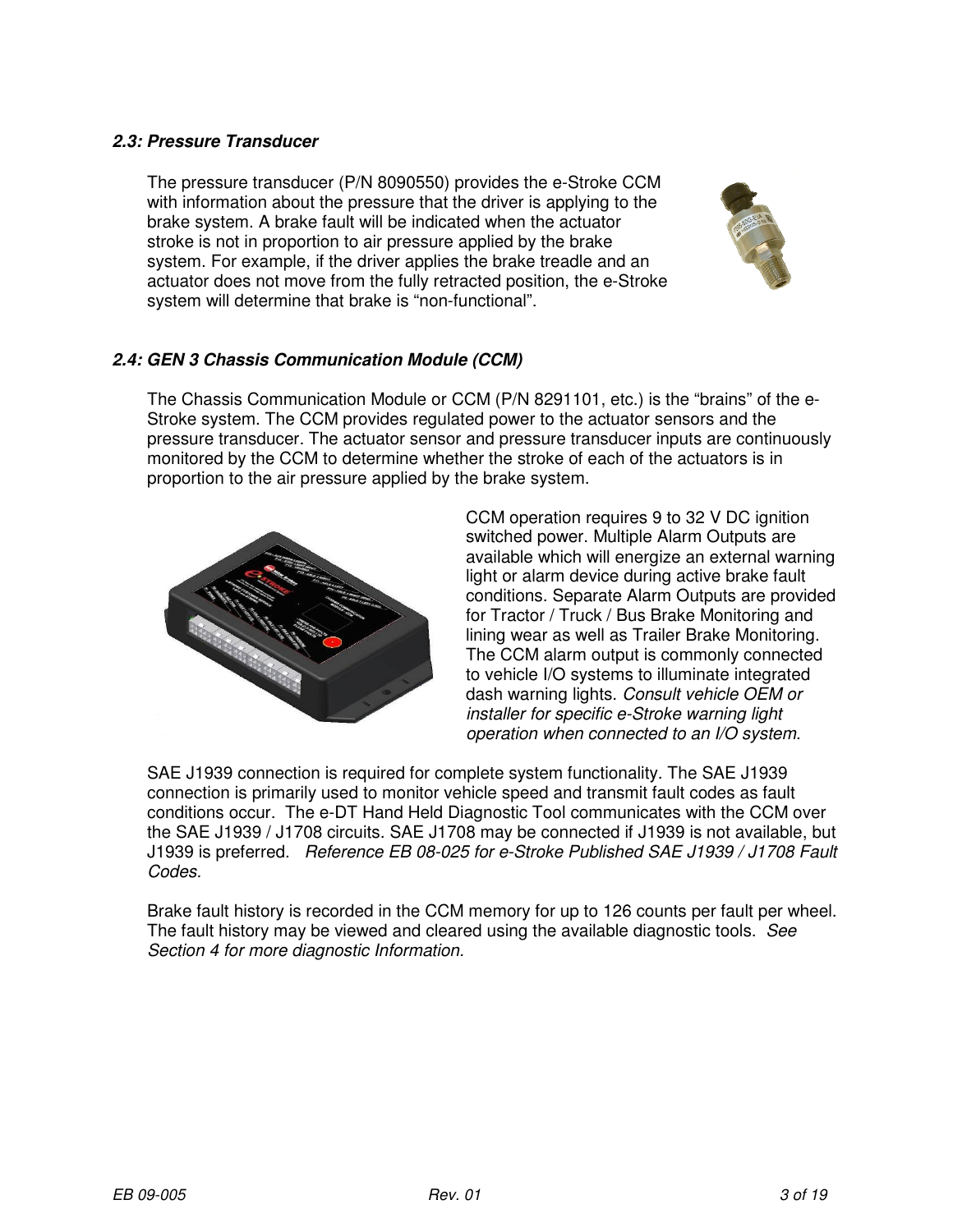# **SECTION 3: SYSTEM OPERATION**

#### **3.1: Continuous Brake Monitoring**

Upon initial power-up, the CCM will "Bulb Check" the alarm output twice which allows the operator to verify the Warning Light function. Consult vehicle OEM or installer for specific e-Stroke Warning Light operation when connected to an I/O system.

During operation of the vehicle, the e-Stroke system continuously monitors the stroke of each actuator to ensure it is appropriate for the current brake application pressure. If any actuator is determined to be Over-Stroked, Dragging, or Non-Functioning the following actions will occur while the fault condition is active:

- The Warning Light will illuminate (Where Applicable). See Section 7 for Warning Light Interpretation.
- The CCM will record the fault occurrence in the memory.
- The appropriate SAE J1939 / J1708 Fault code is transmitted over the diagnostic circuit to a diagnostic tool or AVM Type Reporting System while the fault is active.

In addition to the above brake fault conditions; the following conditions will also activate the appropriate CCM alarm output:

- J1939 or J1708 communication error
- The e-Stroke system failing to start up / run
- E-Stroke Sensor Fault
- Pressure Transducer Fault
- Lining Wear Fault (Where Applicable)
- **Note: While the e-Stroke system can detect brake adjustment issues during real time operation; Over-Stroke conditions should be verified during a Stationary Vehicle Inspection. See section 3.2.**

#### **3.2: Stationary Vehicle Inspection**

#### **Note: Always follow the CVSA recommended procedures when conducting a Stationary Vehicle Inspection.**

e-Stroke can be used to verify the CVSA Visual Inspection Results by following these steps:

- 1. Park the vehicle and allow the brakes to cool.
- 2. Properly chock the wheels and release the parking brake.
- 3. Adjust the Air-Reservoirs to between 90 and 100 psi (as indicated by the dash gauges) by allowing the compressor to build pressure or cycling the brakes to reduce system pressure.
- 4. Turn OFF the ignition and engine to maintain the appropriate CVSA testing pressure at the air reservoirs (90-100psi).
- 5. Switch the ignition back ON to the run position without starting the engine. Wait 5 seconds to allow the e-Stroke system to start up and bulb check.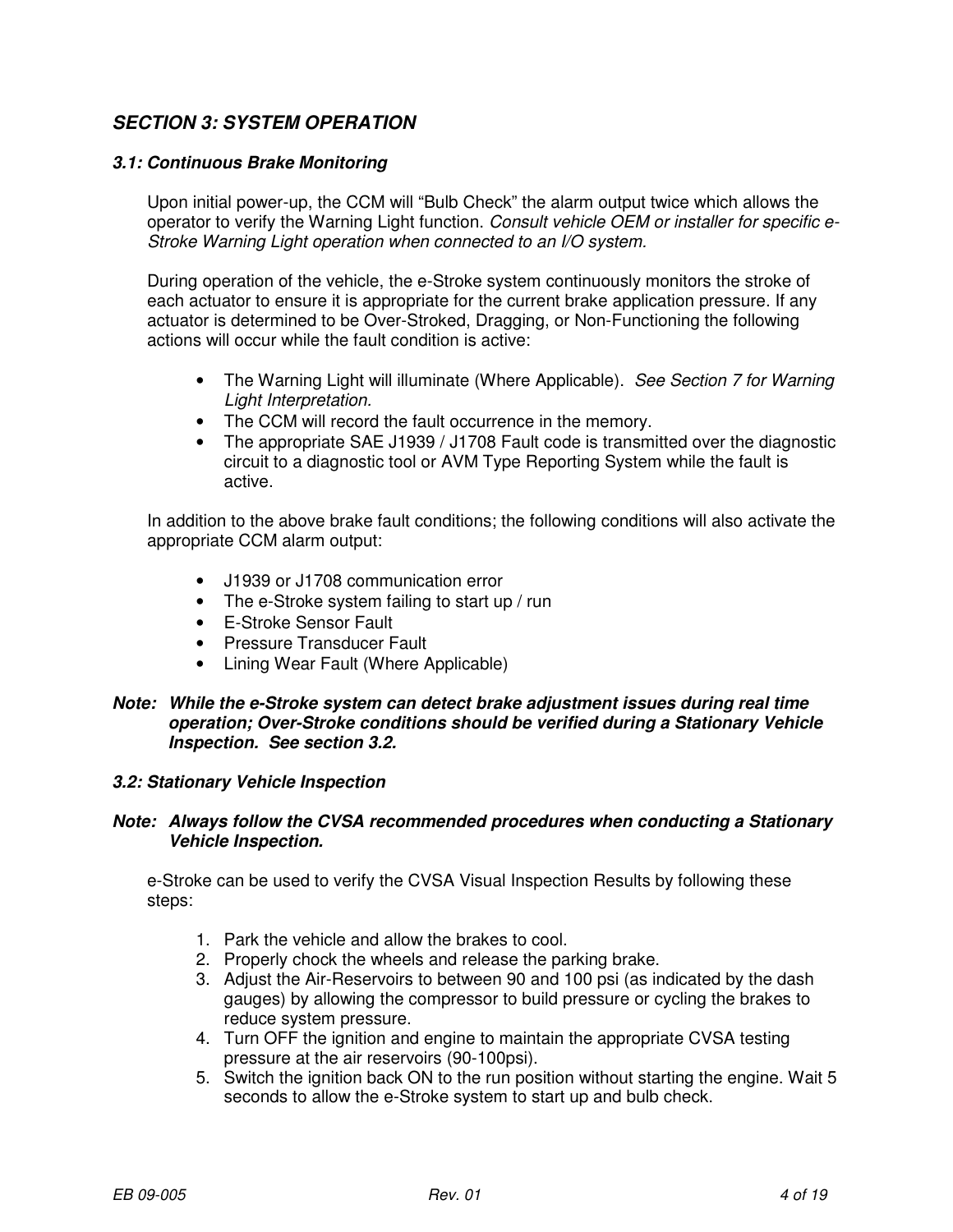- 6. Fully depress the Brake Pedal / Treadle for approximately 5 seconds and release. During this time monitor the brake function by watching the Warning Light or using the e-DT Diagnostic Tool.
- 7. If the Warning Light illuminates or the e-Stroke Diagnostic Tool indicates a fault condition, follow the steps in section 4 to determine the cause of the issue.

#### **Note: The Stationary Vehicle Inspection procedure will detect Over-Stroke and Non-Functioning brake conditions; however Dragging brake conditions can only be detected while the vehicle is moving at speeds over 5mph.**

## **SECTION 4: SYSTEM DIAGNOSTICS & TROUBLESHOOTING**

#### **Note: It is the responsibility of the end user to determine how the e-Stroke system will be used. Drivers and Technicians should be instructed on how to respond to an e-Stroke warning as determined appropriate by the end user.**

## **4.1: Active Faults (Warning Light ON)**

Brake faults may be caused by many different conditions. When investigating an e-Stroke displayed fault condition, such as a Non-Functioning or Dragging brake, it is necessary to first confirm whether the brake condition is true. If the vehicle braking system and foundation brakes have been inspected and found to be working properly, the e-Stroke Troubleshooting Guide (Section 4.5) should be followed to continue the fault analysis.

If an active fault condition has alerted the Driver or Technician to a brake issue, the following steps should be taken to identify the cause of the issue:

- 1. If the fault condition is active (Warning Light ON) then the current status of the e-Stroke system should be checked using one of the diagnostic methods in Section 4.3.1, 4.3.2, or 4.3.3 below.
- 2. The e-Stroke system will output wheel specific information for the fault which is occurring.
- 3. The foundation brake should then be inspected to confirm the fault condition reported by the e-Stroke system and repaired accordingly.
- 4. If no issue is found with the foundation brake, then follow the instructions in Section 4.4, 4.5 to repair the e-Stroke system.
- 5. Always clear the CCM history upon completion of brake or e-Stroke system service. The CCM fault history can be cleared by pressing the CCM Red Push Button for 5 seconds or using one of the available e-Stroke diagnostic tools.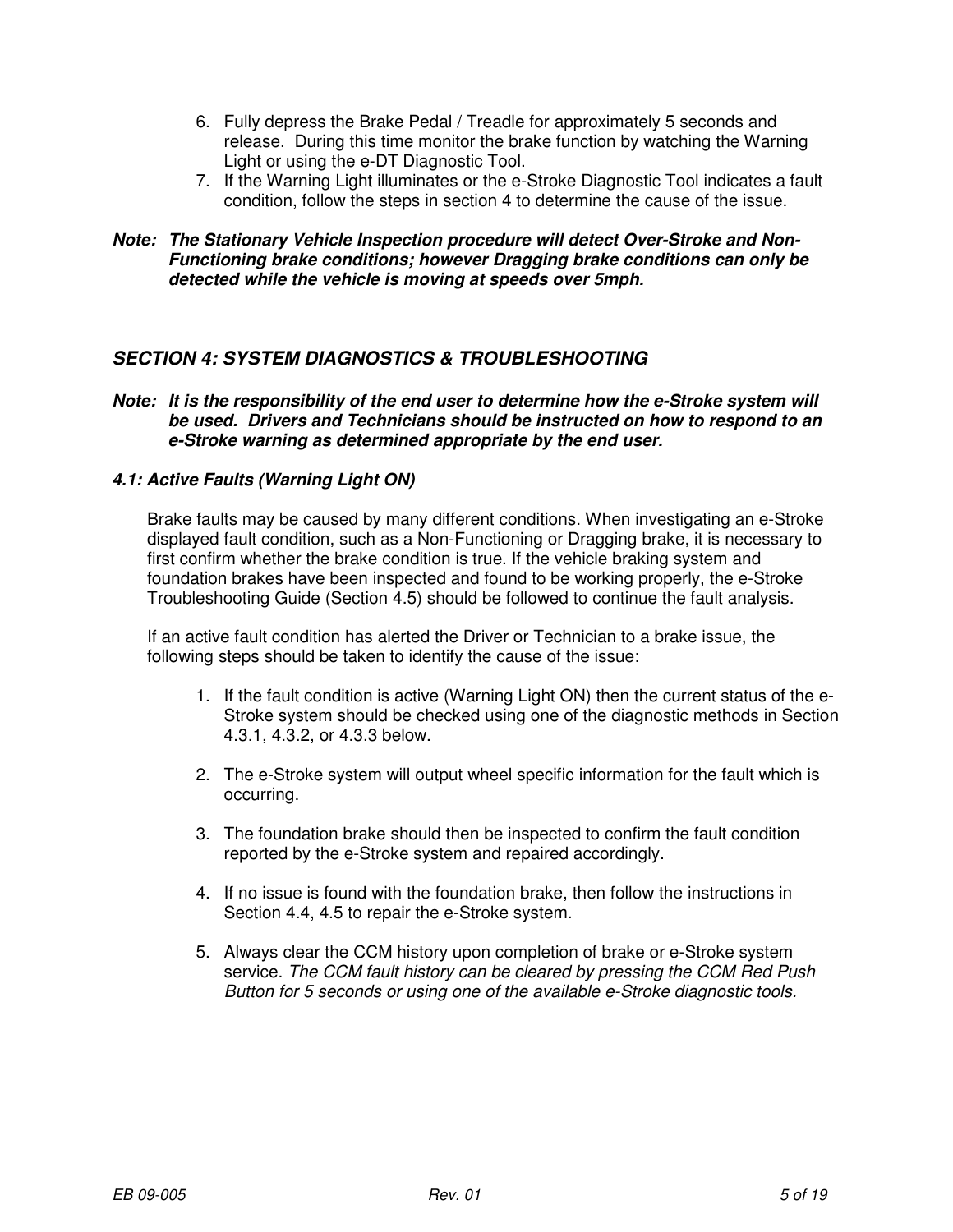## **4.2: In-Active Faults (Warning Light OFF)**

If the vehicle has been reported to have a brake problem, but the Warning Light is OFF during inspection then the CCM fault history should be checked with the following steps:

- 1. If the fault condition is In-Active (Warning Light OFF) then the fault history of the e-Stroke CCM should be checked using one of the diagnostic methods in Section 4.3.1, 4.3.2, or 4.3.3 below.
- 2. The CCM records fault history with a simple counter; date and time of the occurrences are not available. Fault counters will increment once per occurrence as faults occur. The CCM history can also be cleared at any time using one of the diagnostic tools or by pressing the CCM Red Push Button for 5 seconds.

It is necessary to take the time period in which the fault history was recorded into account when reviewing the data. If it is unknown when the CCM history was cleared last, then it is possible that many of the faults recorded may not be recent.

- 3. Review the fault history looking for wheel ends with fault counts recorded.
- 4. The foundation brake should then be inspected to confirm the fault condition(s) reported by the e-Stroke system and repaired accordingly.
- 5. If no issue is found, then the CCM fault history should be cleared and the brake system can then be cycled or the vehicle driven to try to duplicate the fault condition. Use one of the available diagnostic tools (Section 4.3.1, 4.3.2, or 4.3.3) to monitor the e-Stroke system for brake faults during this test.
- 6. If no issue is found with the foundation brake, then follow the instructions in Section 4.4, 4.5 to repair the e-Stroke system.
- 7. Always clear the CCM history upon completion of brake or e-Stroke system service. The CCM fault history can be cleared by pressing the CCM Red Push Button for 5 seconds or using one of the available e-Stroke diagnostic tools.

#### **4.3: e-Stroke CCM Memory Retrieval**

#### **4.3.1: e-Stroke GEN 3 Blink Code Retrieval**

The e-Stroke GEN 3 System is capable of displaying both Active and In-Active (stored) fault information using a series of simple blink codes and the system warning lights.

Only blink codes for active faults will be displayed when an Active fault is occurring (Warning Light ON). The Active fault will need to be repaired and the warning light will need to be OFF before In-Active stored faults can be retrieved with this blink code method. If the blink code sequence is initiated when the warning light is OFF then stored fault codes will be displayed.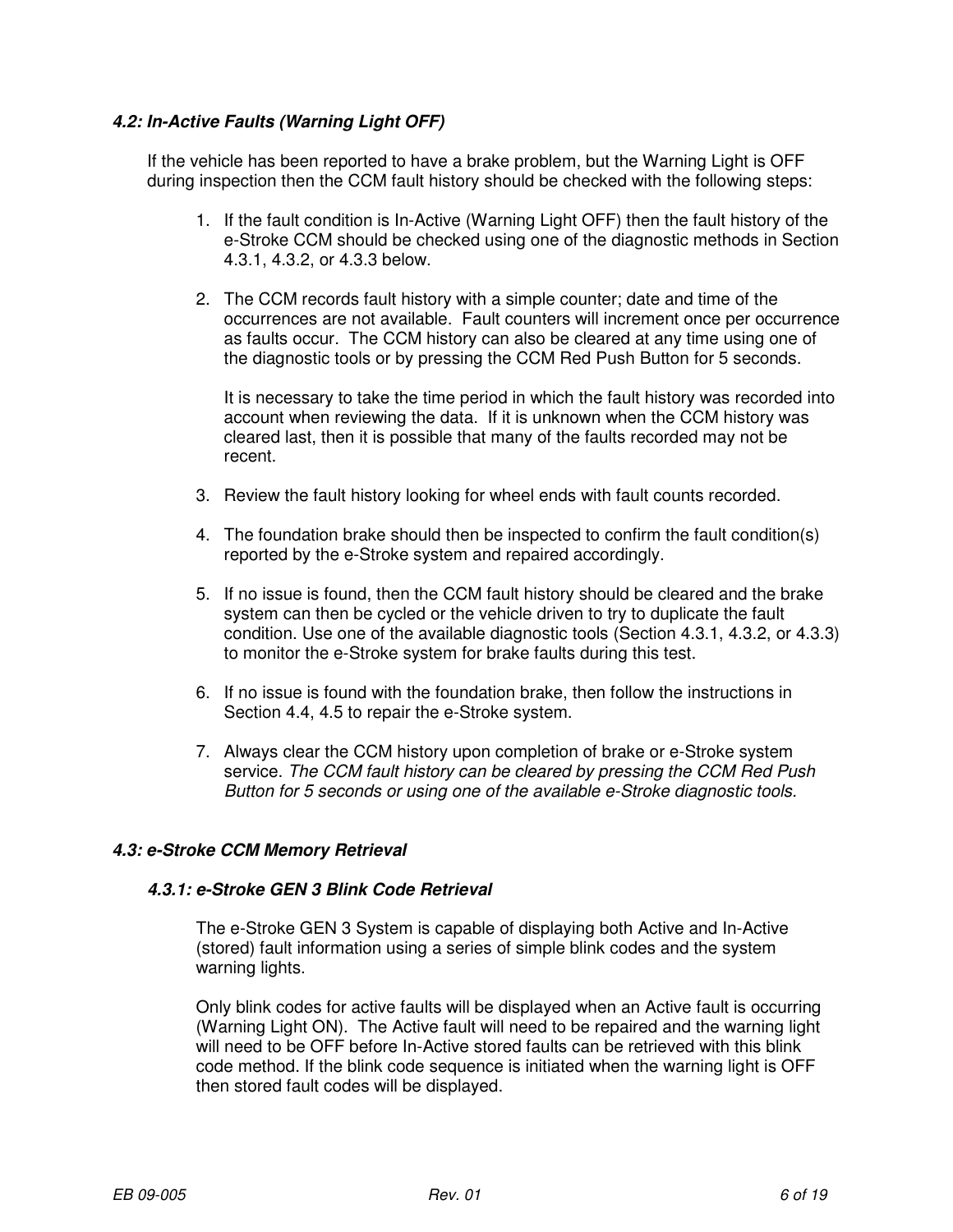#### **Blink Code Retrieval Operation:**

- Press the Red Push Button on the front of the CCM for 1 second to initiate the warning light fault code blink sequence. The warning light(s) will then respond with a series of blink codes.
- A blink code of 1-1 (1 blink 1.5 second pause followed by 1 blink) indicates that no stored fault codes are present within the CCM.
- Reference the e-Stroke Warning Light Blink Code Definition Table (Section 4.3.1.1 Below) to determine the system condition.
- Press the Red Push Button on the front of the CCM for 5 seconds to clear the fault history.

Reference the e-Stroke GEN 3 Blink Code Operation Guide (MGM Bulletin EB 08- 011) for additional instruction on blink code retrieval.

# **4.3.1.1: e-Stroke Warning Light Blink Code Definition Table**

|                     |                                        | Applies to CCMs with P/N 8291xxx Prefix.    |                     | Reference EB 08-011                                                                                    |                      |
|---------------------|----------------------------------------|---------------------------------------------|---------------------|--------------------------------------------------------------------------------------------------------|----------------------|
|                     |                                        | <b>CCM Push Button Operation:</b>           |                     |                                                                                                        |                      |
|                     |                                        |                                             |                     | Press CCM Button for 1 second to begin e-Stroke fault blink code sequence                              |                      |
|                     |                                        |                                             |                     | Press CCM Button for 5 seconds to clear e-Stroke stored fault blink codes                              |                      |
|                     |                                        |                                             |                     |                                                                                                        |                      |
|                     | <b>Blink Code Timing:</b>              |                                             |                     |                                                                                                        |                      |
| 0.5 seconds         |                                        | Lamp On                                     |                     |                                                                                                        |                      |
| 0.1 seconds         |                                        | Lamp Off                                    |                     |                                                                                                        | <b>Cut Out and</b>   |
|                     |                                        |                                             |                     |                                                                                                        | <b>Fold Here for</b> |
|                     | 1.5 seconds<br>Pause In-Between Digits |                                             |                     |                                                                                                        |                      |
|                     |                                        |                                             |                     |                                                                                                        |                      |
| 4 seconds           |                                        | Pause In-Between Faults                     |                     |                                                                                                        | <b>Reference</b>     |
|                     |                                        |                                             | <b>MGM Brakes</b>   |                                                                                                        | Card                 |
| <b>First</b>        |                                        | <b>Type of Fault</b>                        | Second              | <b>C</b> <sup>o</sup> S3 <sup>*</sup> Warning Light Blink Code Definitions<br><b>Location of Fault</b> |                      |
| <b>Digit</b>        |                                        |                                             | <b>Digit</b>        |                                                                                                        |                      |
| 1<br>$\overline{c}$ | No Fault                               |                                             | 1<br>1              | No Fault (Only with First Digit $= 1$ )<br>Axle 1 - Left                                               |                      |
| 3                   |                                        | Non-Functioning Brake<br>Over-Stroked Brake | $\overline{2}$      | Axle 1 - Right                                                                                         |                      |
| 4                   | Dragging Brake                         |                                             | 3                   | $\overline{Ax}$ le 2 - Left                                                                            |                      |
| 5                   |                                        | e-Stroke Sensor Fault                       | 4                   | Axle 2 - Right                                                                                         |                      |
| 6                   |                                        | Lining Wear Warning                         | 5                   | Axle 3 - Left                                                                                          |                      |
|                     |                                        |                                             | 6                   | Axle 3 - Right                                                                                         |                      |
|                     |                                        |                                             | 7                   | Axle 4 - Left                                                                                          |                      |
|                     |                                        |                                             | 8                   | Axle 4 - Right                                                                                         |                      |
| $\overline{7}$      |                                        | e-Stroke System Fault                       | 1<br>$\overline{2}$ | <b>Pressure Transducer</b><br>SAE J1708 / J1939 Communication                                          |                      |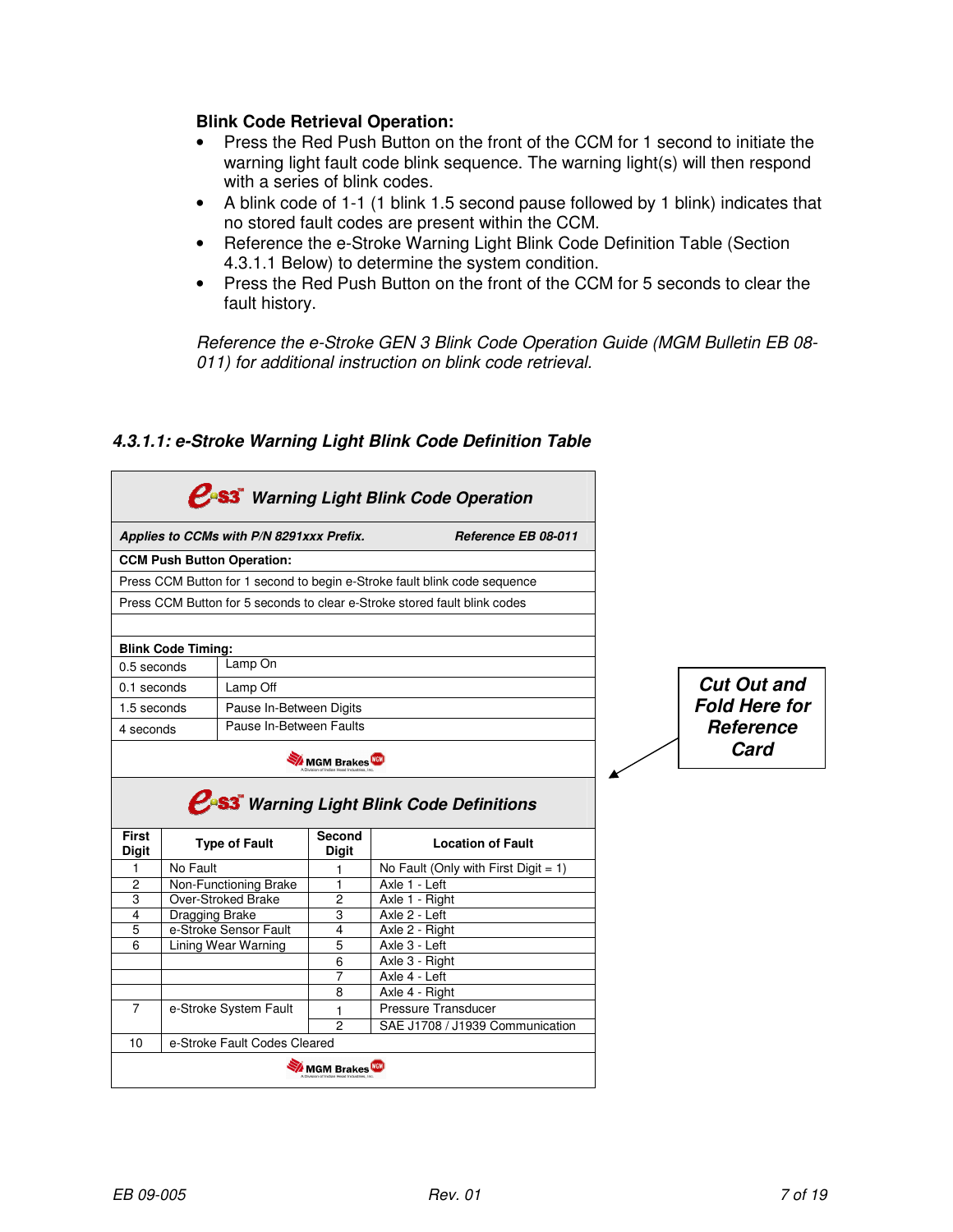#### **4.3.2: e-Stroke GEN 3 RS-232 Diagnostic Program**

The e-Stroke RS-232 Diagnostic Kit (P/N 9090109) may be used to acquire the following information from the e-Stroke GEN 3 CCM:

- Current Wheel Specific Brake & Lining Status (Active Faults)
- Stored Fault History (In-Active Faults)
- E-Stroke System & Diagnostic Status
- CCM Information: Software Version, Configuration, Serial Number.

The P/N 9090109 Kit includes the RS-232 Diagnostic Program Software CD and Harnesses which may be used with a standard lap top computer (Customer Supplied).

Reference the e-Stroke GEN 3 RS-232 Program Users Guide (MGM Bulletin EB 08- 012) for additional instruction.

## **4.3.3: e-DT Diagnostic Tool**

The e-DT is a hand held diagnostic tool which is designed to work with e-Stroke Systems. The e-DT Kit (P/N 9090110) can be easily used with the supplied Diagnostic Harness which connect to either the 6 or 9-pin diagnostic port (OBD) connector. When connected to the vehicles diagnostic port the e-DT will automatically turn ON and establish communication with the e-Stroke System.

The e-DT displays real time e-Stroke system status, Active brake fault conditions, and lining wear status (if applicable). In addition the brake fault history (In-Active faults) can be acquired



from e-Stroke GEN 3 Systems using the e-DT. Vehicle speed and brake application pressure are also available for diagnostic purposes using the e-DT.

Reference the e-DT Diagnostic Tool Users Guide (MGM Bulletin EB 08-013) for additional instruction.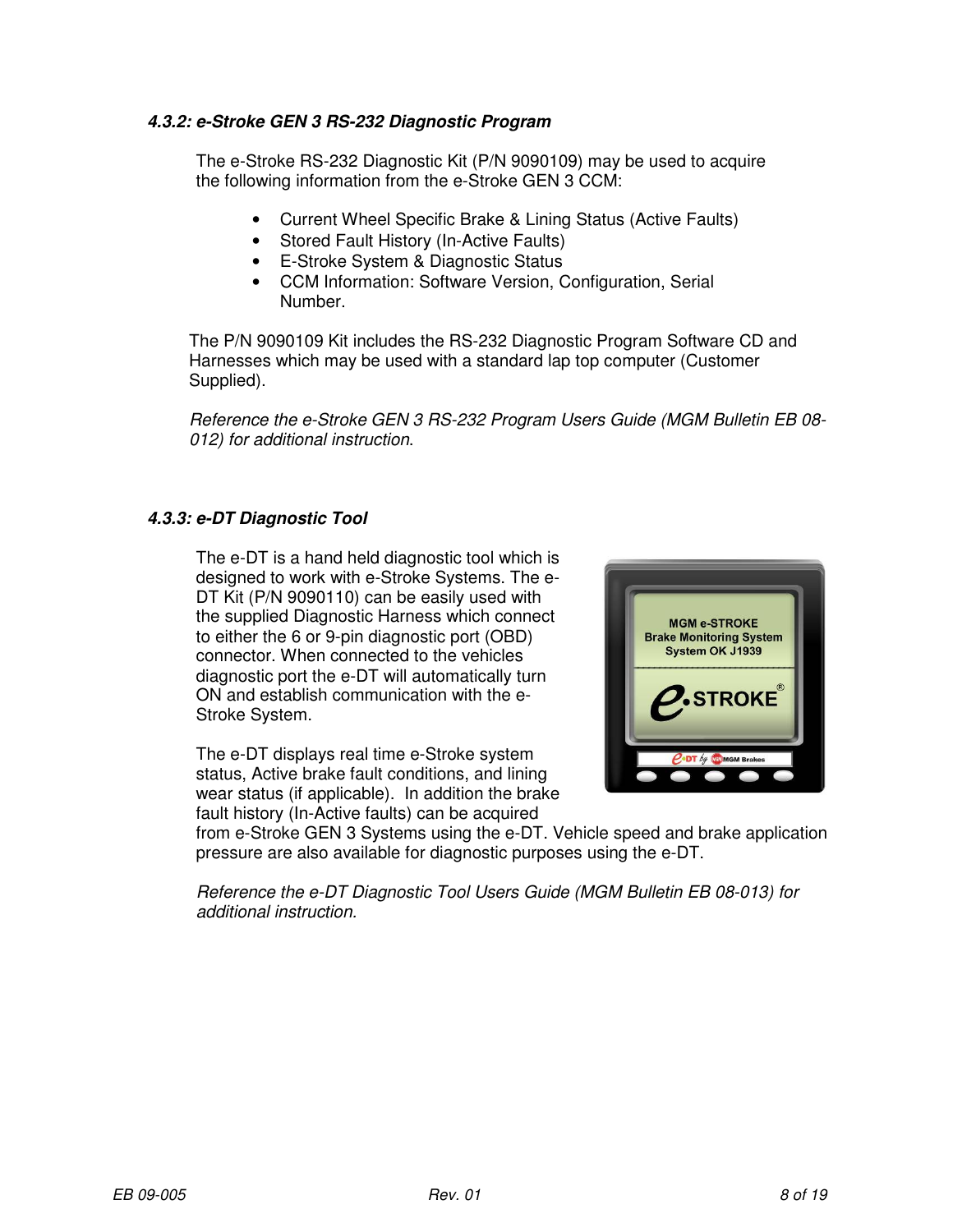#### **4.4: System Wiring Troubleshooting**

As with all electrical systems on vehicles, damaged or incorrectly installed wiring can cause issues with the functionality of the system. If the system is displaying a faulty actuator condition and it has been verified that the actuator and vehicle braking system is working and adjusted properly, then it is advisable to check the system wiring and verify that:

- All connectors are completely plugged together.
- No wires are being pulled, or pinched.
- Check connections for corrosion or bent terminals.
- No wires are cut or broken, and the insulation is intact.
- An adequate amount of slack in the wires is provided around steering and suspension components to prevent tension in the wire.
- The power harness is connected securely to the vehicle power source.
- The sensor and pressure transducer supply power can be verified at the end of each wire harness by unplugging the sensor at the wire harness and measuring voltage between connector terminals A (Red wire, +5 VDC) and B (Black Wire, Ground).

#### **Note: If the e-Stroke sensors or harnesses are suspected to be faulty, that wheel should be considered un-monitored by e-Stroke.**

#### **4.5: System Trouble Shooting Guide**

- Reference EB 08-016 e-Stroke GEN 3 Truck Bus Trouble Shooting Guide for additional Troubleshooting information.
- Reference MGM Drawing 9230100 for a generic e-Stroke GEN 3 system schematic. Consult Vehicle OEM for vehicle specific wiring schematics.
- All of the documents referenced in this quide are included in the P/N 8090091 e-Stroke Technical Manual CD.

# MGM Brakes **e•STROKE**® Technical Support:

1-877-4-e-STROKE www.mgmbrakes.com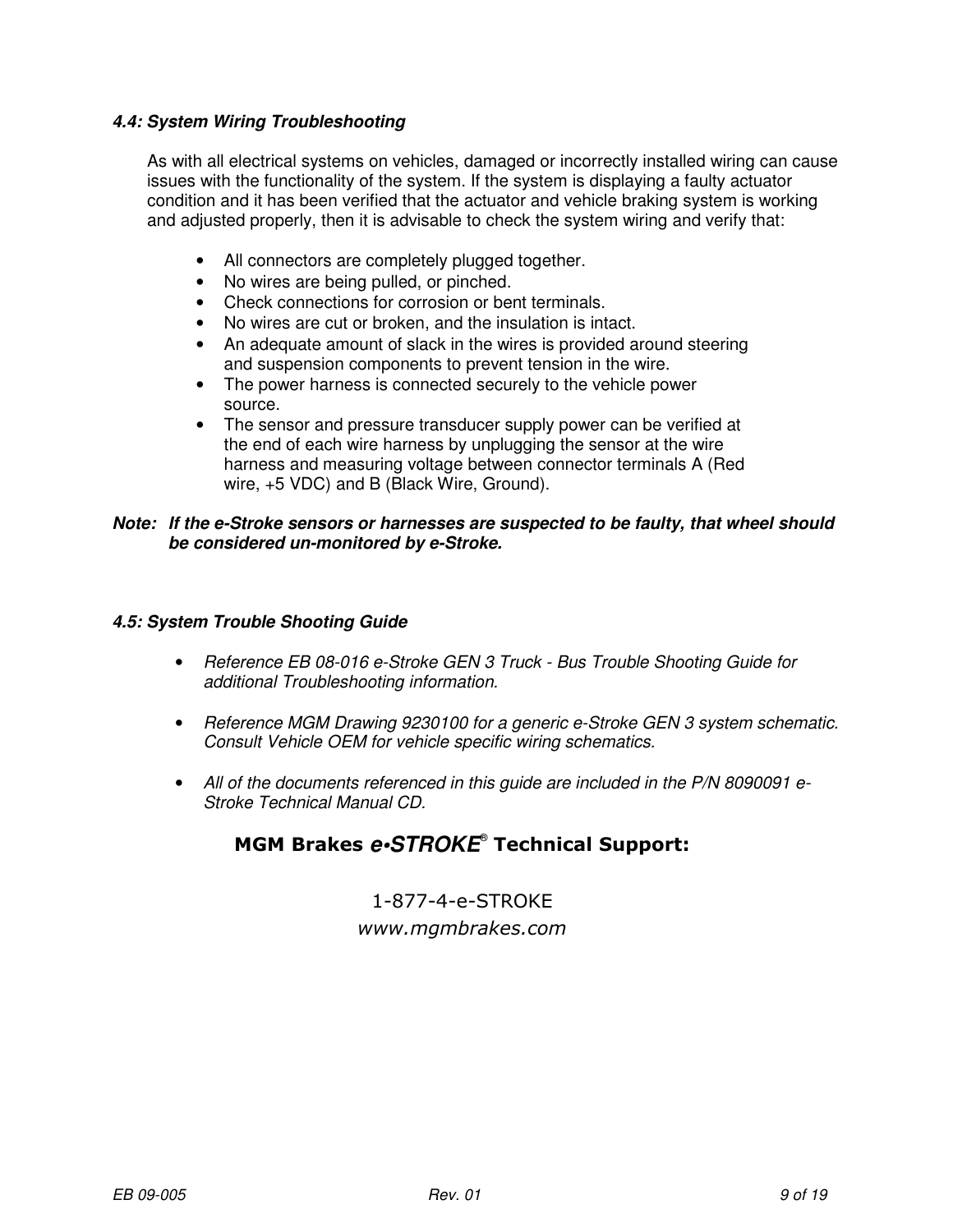# **SECTION 5: UNDERSTANDING BRAKE DIAGNOSTICS**

In order to simplify the fundamental logic used to determine brake faults, the actuator sensors should be considered as method to determine whether the actuator pushrod is fully retracted, within the normal operating stroke range, or beyond the SAE J1953 adjustment indication threshold. At the same time, the pressure transducer provides an indication as to what region of stroke the actuator should be within. For a single actuator the resulting logic can be expressed in the table below.

| <b>Fault Description</b> | <b>Service Brake Air Pressure</b> | <b>Pushrod Stroke Position</b> |  |
|--------------------------|-----------------------------------|--------------------------------|--|
| Dragging Brake           | No Pressure                       | Pushrod not fully returned     |  |
| Non-Functioning Brake    | Service Pressure Applied          | Pushrod remains fully returned |  |
| Over-Stroke              | Service Pressure Applied          | Pushrod beyond stroke limit    |  |

#### **5.1: Absolute vs. Relative Stroke**

When following up on an e-Stroke fault indication with a brake inspection, it is important to understand that the e-Stroke system monitors absolute stroke of the actuator pushrod. Absolute stroke is measured from the absolute minimum stroke: i.e. actuator pushrod has fully retracted to zero stroke. It is possible to incorrectly set-up actuators and slack adjusters so that the actuator pushrod is not capable of retracting to zero stroke. In this case, the actuator pushrod will be pre-stroked an indeterminate amount.



**Fully Retracted** 

When measuring stroke in this condition, the inspector will observe only the relative difference between the non pressurized and applied positions. This is known as relative stroke. It is important to consider that the travel limit on a brake actuator is based on absolute stroke, not relative stroke.

For example, the actuator pushrod may be pre-stroked 1/2 in. from absolute zero stroke when the actuator is not pressurized. With the brakes applied, an inspector may observe a 1-3/4 in. relative travel and incorrectly conclude that the brake is within adjustment limits for a 2-1/2 in. stroke actuator. However, the e-Stroke system will observe 2-1/4 in. of absolute stroke and correctly indicate a brake out of adjustment.

To avoid this scenario, it is critical to rule out the influence of pre-stroked actuators. By removing the clevis pin, an inspector can confidently determine if an actuator has been properly set-up to return to absolute zero stroke if the rod moves further into the chamber when the pin is removed.

#### **Note: CAUTION MUST BE USED WHEN REMOVING THE CLEVIS PIN. ACTUATOR PUSHROD MOVEMENT MAY OCCUR. ENSURE THAT THE POWER SPRING IS PROPERLY CAGED IF SO EQUIPPED.**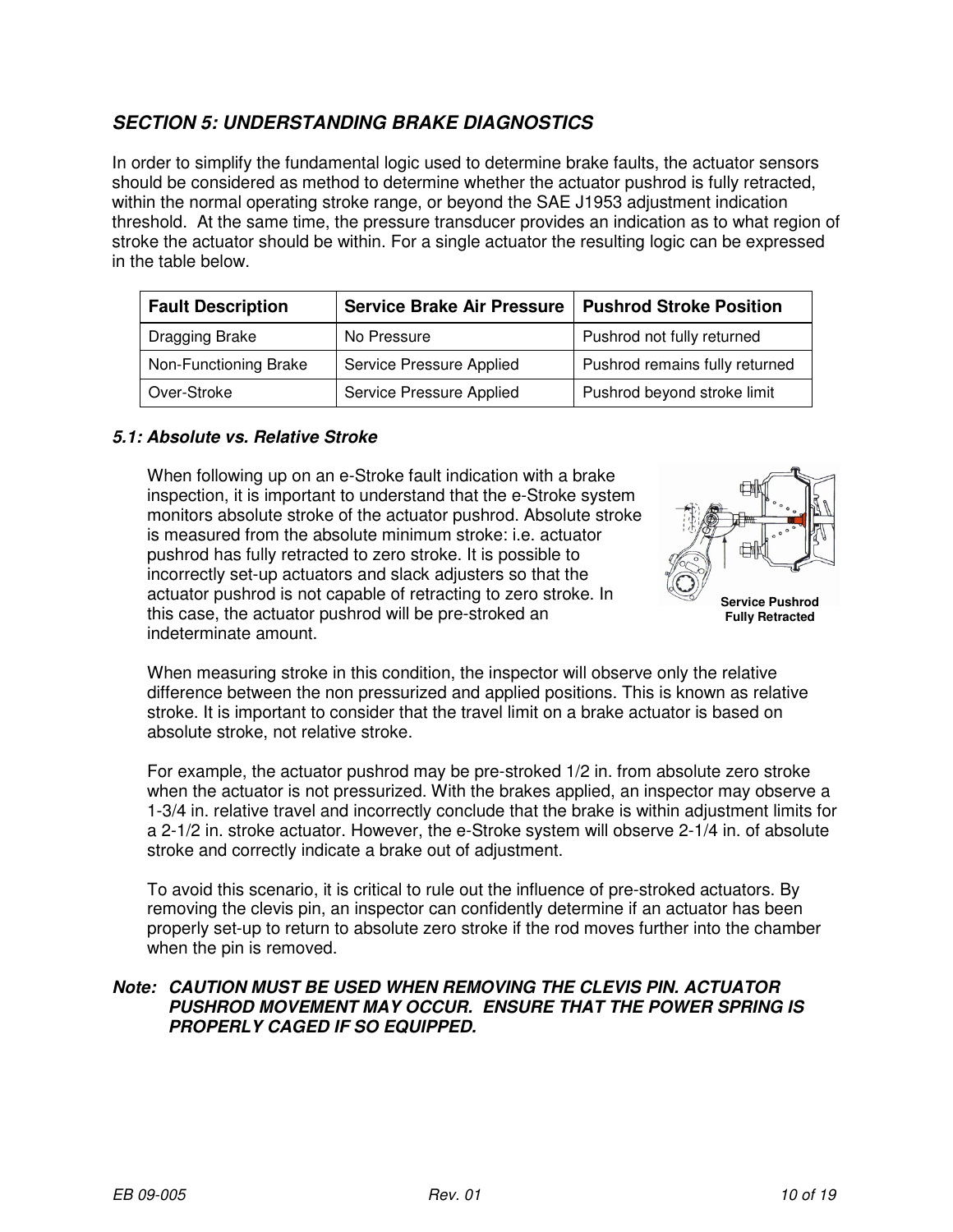#### **5.2: Dragging Indication**

The CCM indicates a dragging brake if an actuator is stroked beyond the first  $3/8$  in.<sup>1</sup> of absolute stroke AND the Pressure Transducer indicates that the operator has released the brakes. The dragging brake indication is intended to immediately alert the operator of a potentially hazardous braking issue (a dragging brake may cause a wheel fire). e-Stroke is able to determine if the push rod has properly returned but does not discriminate due to cause.

Real world causes are numerous and require a qualified technician to inspect the brake system to determine the root cause. This includes but is not limited to:

- Broken parking brake spring preventing actuator from fully retracting
- Hanging brake shoes
- Mechanical set-up issues
- Malfunctioning slack adjuster
- Worn foundation brake components
- Malfunctioning pneumatic valves that allow pressure to build in actuator
- Spring brake engagement due to low parking brake system pressure
- Non-functioning pressure transducer

#### **Note: Door interlock systems (which apply the service brakes) and parking brake applications are common examples where an actuator will be stroked into the operating region without pressure in the service circuit. The e-Stroke system monitors vehicle speed via J1939 / J1708 and will not indicate a fault condition while the vehicle is at rest with the parking brakes or the interlocks applied. When the vehicle exceeds 5mph a dragging brake fault would be indicated if the parking or service brake fails to release. Consult the vehicle OEM for specific interlock functionality.**

## **5.3: Over-stroke Indication**



An over-stroke fault indicates the actuator has stroked beyond the SAE J1953 adjustment indicator threshold. By design this is only applicable during brake applications. If an actuator would stroke beyond the threshold without pressure in the service circuit, the situation is still regarded as a "dragging" brake.

While an over-stroke fault from e-Stroke indicates that the brake may likely be out of adjustment and further investigation is warranted, it should be noted that there are certain conditions when an over-stroke fault can occur on a brake that is not out of adjustment per CVSA criteria. Current published CVSA and FMCSA criteria must be reviewed prior to determining whether an out of adjustment condition is present.

Brake adjustment limits established by state and federal regulations (DOT and CVSA) are based on measuring actuator stroke with the vehicle stationary, the system air pressure (reservoir) is 90 to 100 psi and the brakes relatively cool. If brake stroke is measured outside of these "standard" conditions it may change. Wheel rotation, increased brake pressure and increased brake temperature will increase stroke. On a moving vehicle with

 $\overline{a}$  $1$  3/8 in. Dragging brake threshold is normal.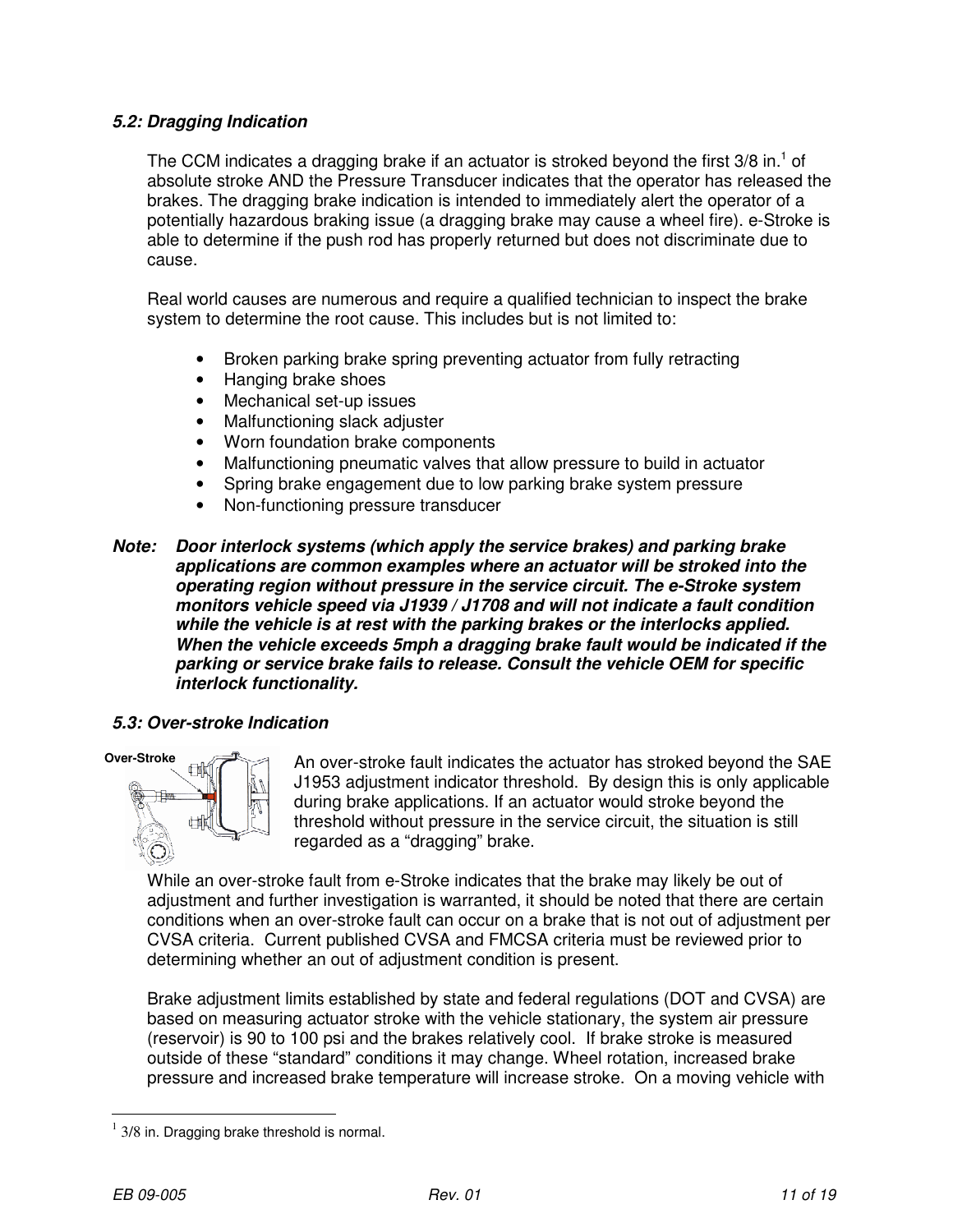hot brakes, a high pressure brake application can produce strokes that exceed the published adjustment limits even though the brake is properly adjusted.

If e-Stroke indicates an over-stroke condition on any brake, the brake adjustment should be verified using the CVSA test conditions (stationary vehicle, air reservoirs at 90 to 100 psi and cool brake). If there are no over-stroke indications during the proper stationary adjustment test, e-Stroke confirms the actuators comply with the CVSA adjustment guidelines. However, over-stroke indications observed using the proper stationary adjustment test, should be verified with physical measurements to determine if the stroke explicitly exceeds the CVSA limits.

#### **Note: When pushrod travel (actuator stroke) on a brake with an automatic adjuster is at or exceeds the readjustment limits, the need for repairs to the automatic adjuster or other foundation brake components are indicated. Adjustment of automatic brake adjusters, except as required at installation, is a dangerous practice as it gives the driver a false sense of security since the adjusters are likely to go out of adjustment again in the future, unless additional repairs are performed.**

#### **5.4: Non-Functioning Indication**

A non-functioning brake fault occurs when an actuator fails to stroke beyond 3/8 in. and the operator applied sufficient service pressure to the unit. A brake inspection should be performed by a qualified technician to determine the root cause.

Typical issues include but are not limited to:

- Pinched, crimped, or broken air lines
- Defective air valves
- Leaking actuator diaphragm
- Lack of system pressure
- Removal of e-Stroke sensor from actuator

#### **5.5: Actuator Sensor Fault**

An actuator sensor fault indicates the sensor is no longer providing appropriate data to the CCM. A technician should inspect the wiring harness specific to this actuator sensor.

Typical Issues include but are not limited to:

- Damaged or defective sensor
- Chaffed or cut wiring harness with exposed wiring

#### **5.6: Inspections & Maintenance**

Section 5 of this document is intended to provide a general overview of potential brake issues, not a specific analysis. It is the customer's responsibility to follow and perform all preventative and / or scheduled brake maintenance as specified by the vehicle OEM. e-Stroke is intended to provide a monitoring function which will alert the operator or technician of a potential braking issue. Visual inspections of the braking system are required to verify e-Stroke fault indications or confirm that the braking system is properly functioning.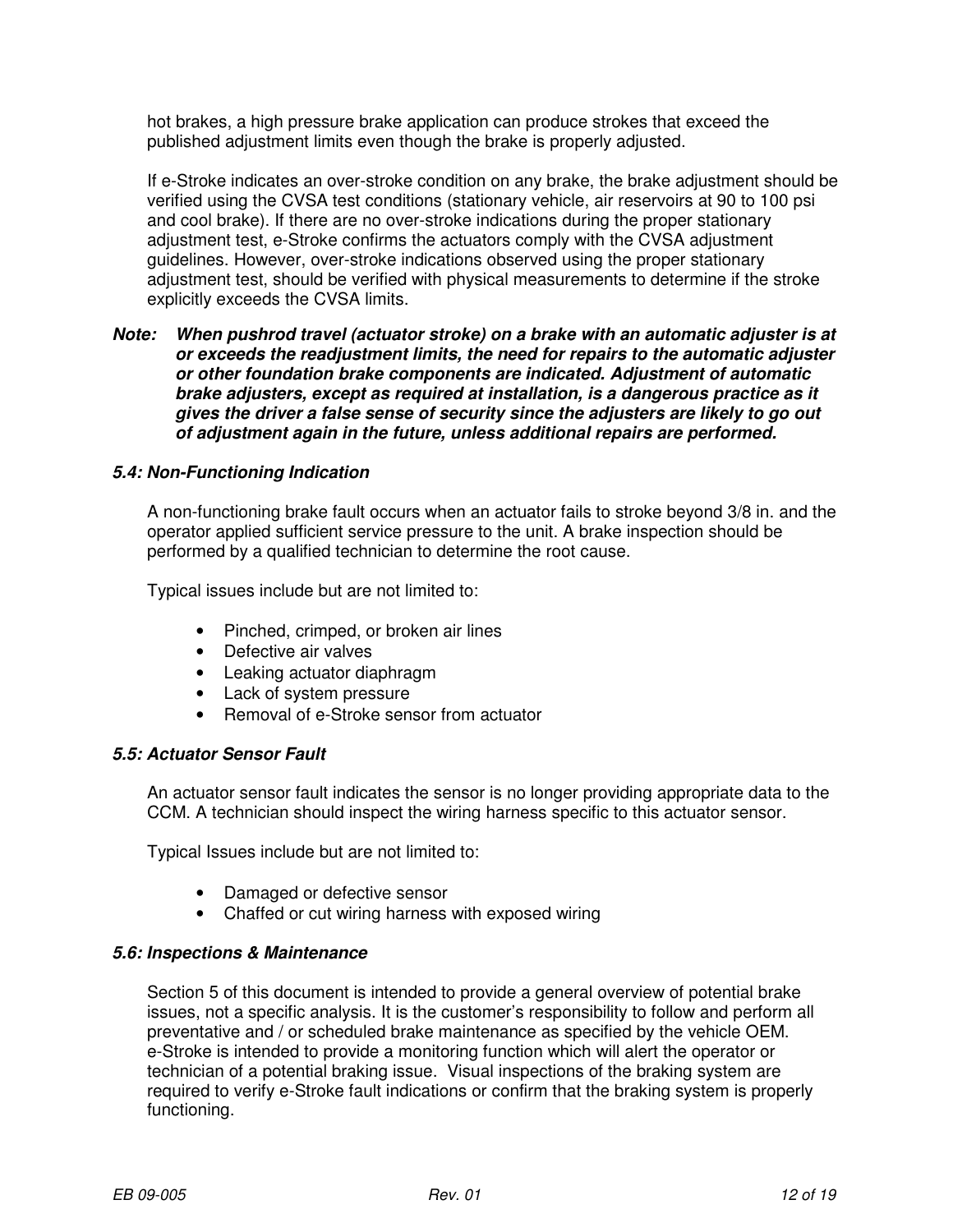# **SECTION 6: AVM REPORT INTERPRETATION**

Automatic Vehicle Monitoring (AVM) Systems such as Clever Devices are commercially available for transit applications. This type of system is configurable allowing the user to monitor vehicle systems by recording SAE J1708 and J1939 fault code activity. Fault reports can be automatically generated summarizing selected system activity on specific vehicles in service.

The e-Stroke Brake Monitoring System transmits SAE J1708 and J1939 fault codes as fault conditions occur during braking activity. These fault codes can be recorded and summarized in AVM reports as described in this section.

**Note: This section is intended to provide an overview of e-Stroke related AVM reports, not an analysis of brake related issues or specific AVM System operation. Visual verification of reported faults should always be conducted to insure that potential issues are not overlooked resulting in unsafe vehicle conditions.** 

**Further, if the e-Stroke sensors or harnesses are suspected to be faulty, that wheel should be considered un-monitored by e-Stroke.** 

**Consult the Vehicle OEM or AVM System Provider for specific AVM System Operation.** 

#### **6.1: AVM Report Overview**

AVM reports are typically user configurable, allowing data to be displayed as desired in multiple formats. Figures 1, 2 illustrate two different AVM report formats showing the same fault occurrences.

- **Figure 1 Summary Report:** Each fault occurrence is counted over the course of the reporting period, typically 24hrs. Each fault is listed with the occurrence count and date & time stamp of the last fault occurrence at the end of the reporting period.
- **Figure 2 Detailed Report:** Each occurrence will be listed individually with a date & time stamp as each fault occurred. Detailed reports may also include a duration time for each fault.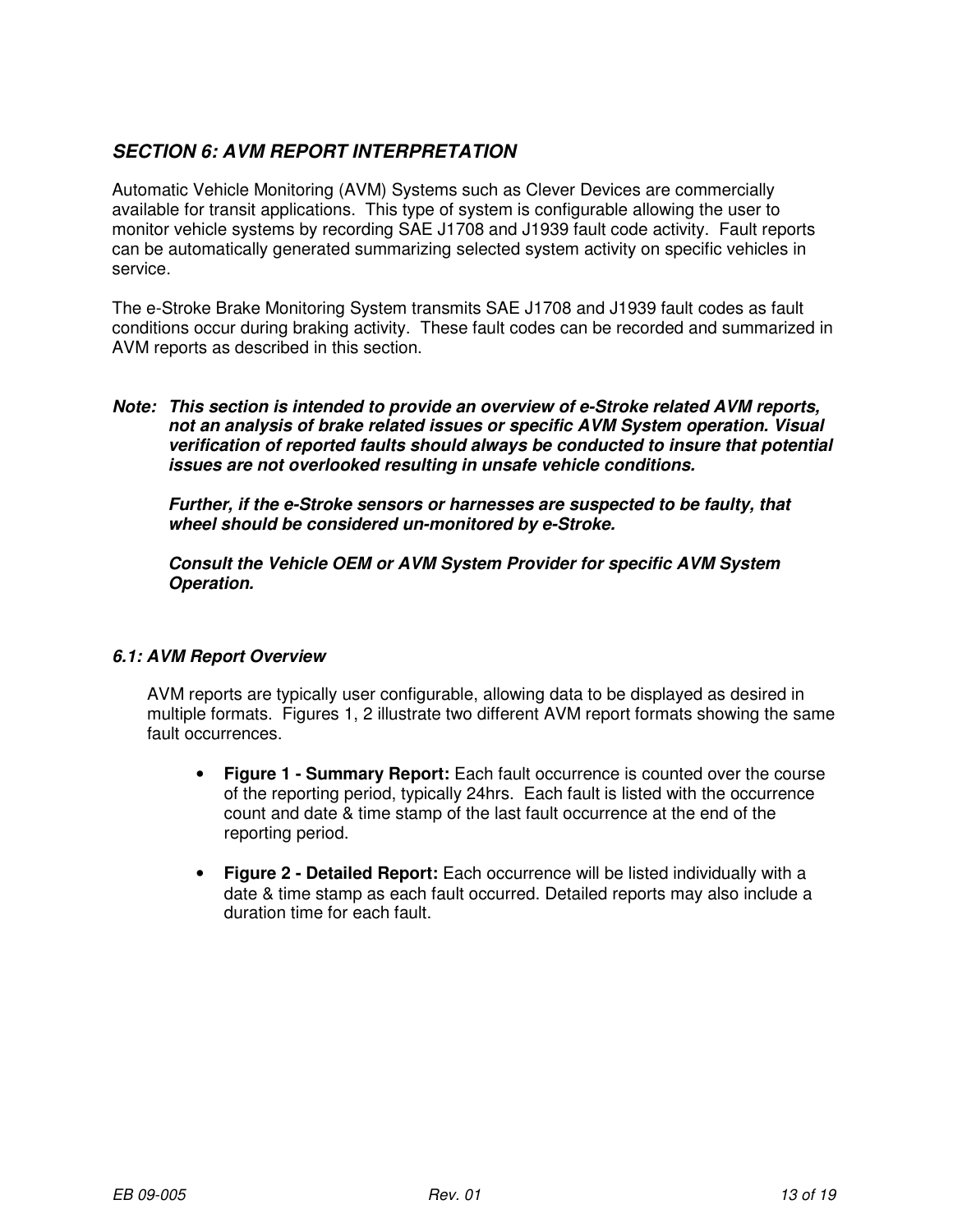#### **Figure 1: Example of Summary Report**

# **Bus #123**

| <b>Last Occurred</b>       |          | <b>Count Component Description</b>           | Code |
|----------------------------|----------|----------------------------------------------|------|
| <b>6</b> 08/03/09 07:20 PM | 2 Brakes | Brake Stroke - Axle 2 Left - Dragging Brake  |      |
| <b>6</b> 08/03/09 07:20 PM | 2 Brakes | Brake Stroke - Axle 2 Right - Dragging Brake | 15   |

## **Figure 2: Example of Detailed Report**

# **Bus #123**

| Occurred On              | Component | <b>Description</b>                           | Code | Duration |
|--------------------------|-----------|----------------------------------------------|------|----------|
| 19:20:03 Brakes          |           | Brake Stroke - Axle 2 Left - Dragging Brake  |      | 01s      |
| 08/03/09 19:20:03 Brakes |           | Brake Stroke - Axle 2 Right - Dragging Brake | 15   | 01s      |
| 08/03/09 17:55:23 Brakes |           | Brake Stroke - Axle 2 Left - Dragging Brake  |      | 02s      |
| 08/03/09 17:55:23 Brakes |           | Brake Stroke - Axle 2 Right - Dragging Brake | 15   | 02s      |

#### **6.2: e-Stroke Fault Occurrences**

#### **6.2.1: Low Occurrence Faults**

Figure 3 shows a Dragging Brake occurrence which may have occurred during normal operation of the vehicle.

- The faults occurred only once in this reporting period (24hr).
- The faults occurred as a pair on Axle 2 Left and Right Wheels.
- The faults occurred at the same time during operation.

#### **Figure 3: Typical One Time Fault Occurrence**

|    | <b>Bus #123</b>      |  |                        |                                                                                                                    |          |  |
|----|----------------------|--|------------------------|--------------------------------------------------------------------------------------------------------------------|----------|--|
|    | <b>Last Occurred</b> |  | <b>Count Component</b> | Description                                                                                                        | Code     |  |
| Æ. | 08/03/09 07:31 PM    |  | Brakes                 | Tractor Brake Stroke - Axle 2 Left - Dragging brake: the brake<br>rod has not returned after a braking operation.  | M253S3F7 |  |
|    | A 08/03/09 07:31 PM  |  | Brakes                 | Tractor Brake Stroke - Axle 2 Right - Dragging brake: the brake<br>rod has not returned after a braking operation. | M253S4F7 |  |

**Note: While all brake faults detected by the e-Stroke system require timely evaluation by maintenance, it should be noted that a Dragging Brake condition can lead to a hazardous situation such as a wheel fire with only one occurrence. Therefore it is up to the user to properly monitor the warning light function per Section 7.** 

#### **6.2.2: Increasing Severity Faults**

Figure 4, 5, 6 shows an Over-Stroke Fault on Axle 1 Left increasing in severity over the course of 5 days.

- Day 1 accumulated 5 faults which may prompt a Technician to either inspect or watch this vehicle for the next few days.
- Day 2 accumulated 30 faults which may indicate an over-stroke issue is present. It is advisable to inspect the vehicle braking condition.
- Day 5 accumulated 581 faults which indicates that this bus has a sever overstroke issue and should be inspected and repaired.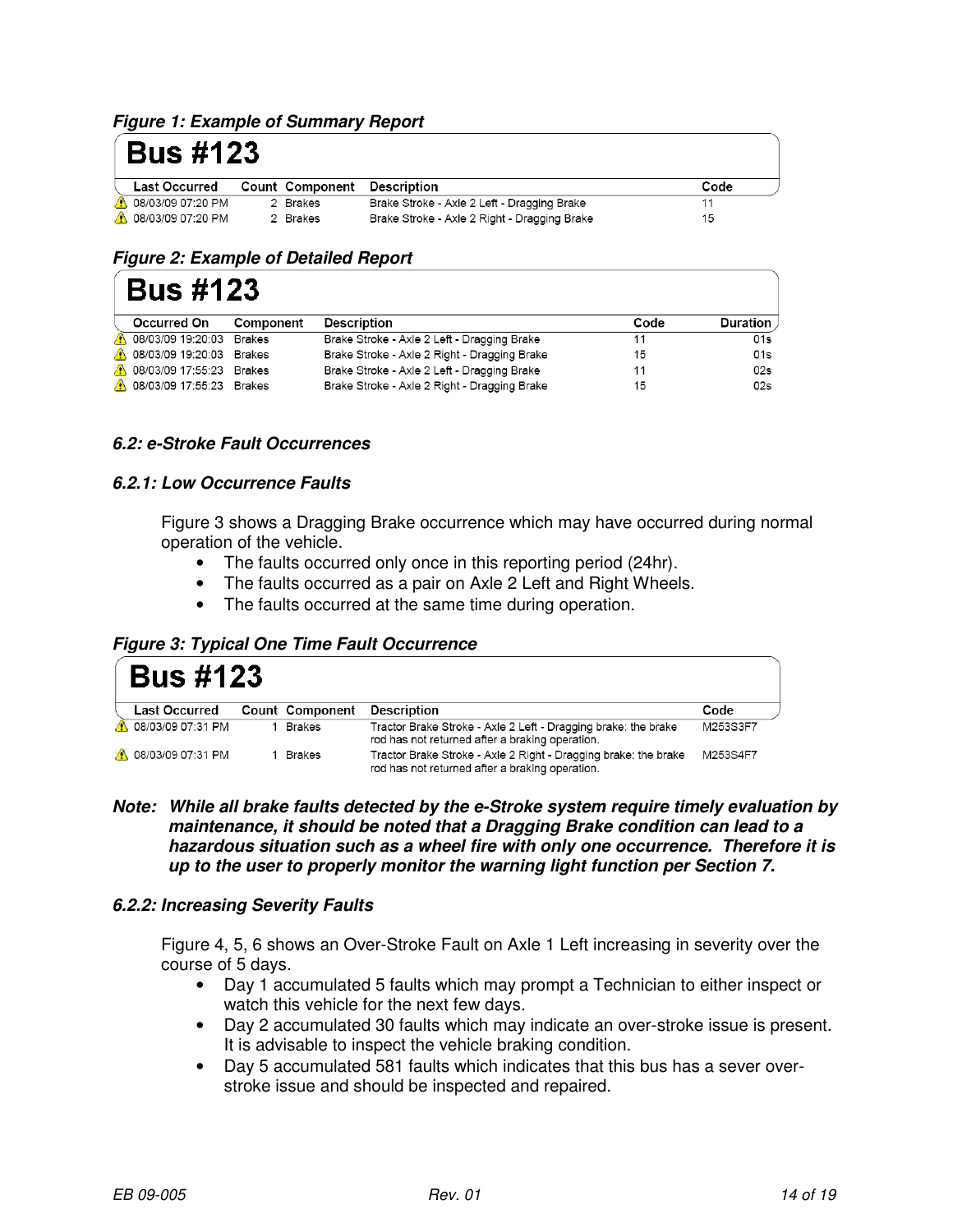**Figure 4: Example of a Brake Issue Increasing in Severity – Day 1** 

| <b>Bus #123</b>     |                                           |                                                                                                                     |          |
|---------------------|-------------------------------------------|---------------------------------------------------------------------------------------------------------------------|----------|
|                     | Last Occurred Count Component Description |                                                                                                                     | Code     |
| 4 07/31/09 05:16 PM | 5 Brakes                                  | Tractor Brake Stroke - Axle 1 Left - Brake overstroke: the brake<br>rod has overstroked during a braking operation. | M253S1F4 |

**Figure 5: Example of a Brake Issue Increasing in Severity – Day 2** 

|    | <b>Bus #123</b>            |  |                 |                                                                                                                                       |           |
|----|----------------------------|--|-----------------|---------------------------------------------------------------------------------------------------------------------------------------|-----------|
|    | <b>Last Occurred</b>       |  | Count Component | Description                                                                                                                           | Code      |
| Æ. | 08/01/09 04:28 PM          |  | 30 Brakes       | Tractor Brake Stroke - Axle 1 Left - Brake overstroke: the brake<br>rod has overstroked during a braking operation.                   | M253S1F4  |
|    | <b>8</b> 08/01/09 11:09 AM |  | 2 Brakes        | Tractor Brake Stroke - Axle 1 Left - Non-functioning brake<br>actuator: the brake rod has not actuated during a braking<br>operation. | M253S1F12 |

**Figure 6: Example of a Brake Issue Increasing in Severity – Day 5** 

| <b>Bus #123</b>      |  |                 |                                                                                                                                       |           |
|----------------------|--|-----------------|---------------------------------------------------------------------------------------------------------------------------------------|-----------|
| <b>Last Occurred</b> |  | Count Component | Description                                                                                                                           | Code      |
| 08/04/09 01:11 AM    |  | 581 Brakes      | Tractor Brake Stroke - Axle 1 Left - Brake overstroke: the brake<br>rod has overstroked during a braking operation.                   | M253S1F4  |
| 08/03/09 02:57 PM    |  | 2 Brakes        | Tractor Brake Stroke - Axle 1 Left - Non-functioning brake<br>actuator: the brake rod has not actuated during a braking<br>operation. | M253S1F12 |

#### **6.2.3: Sensor & Harness Fault Conditions**

e-Stroke is designed to self diagnose sensor issues. Unfortunately unavoidable harness issues and corrosion occur which may lead to inconsequential faults reported. Figures 7, 8, 9 illustrate patterns in fault reporting which may be interpreted as a sensor or harness issue rather than an actual brake fault.

#### **Note: Reported fault patterns as shown below should always be inspected to verify that a faulty braking condition is not present.**

- Figure 7: Axle 2 Right has a significant amount of sensor faults reported. This is typically indicative of a true sensor issue.
- Figure 8: Axle 2 Left has a random mixture of faults reported including sensor fault. In many cases when a sensor or harness begins to fail random faults may be reported.
- Figure 9: Axle 1 Left has a random mixture of faults reported, but not a sensor fault. It is unlikely that the same wheel will have a mechanical issue which results in a Dragging, Non-Functioning, and Over-Stroke condition during the same day.

#### **Note: After the braking system is inspected and verified to be working properly the sensor and harnesses should be inspected and repaired as required.**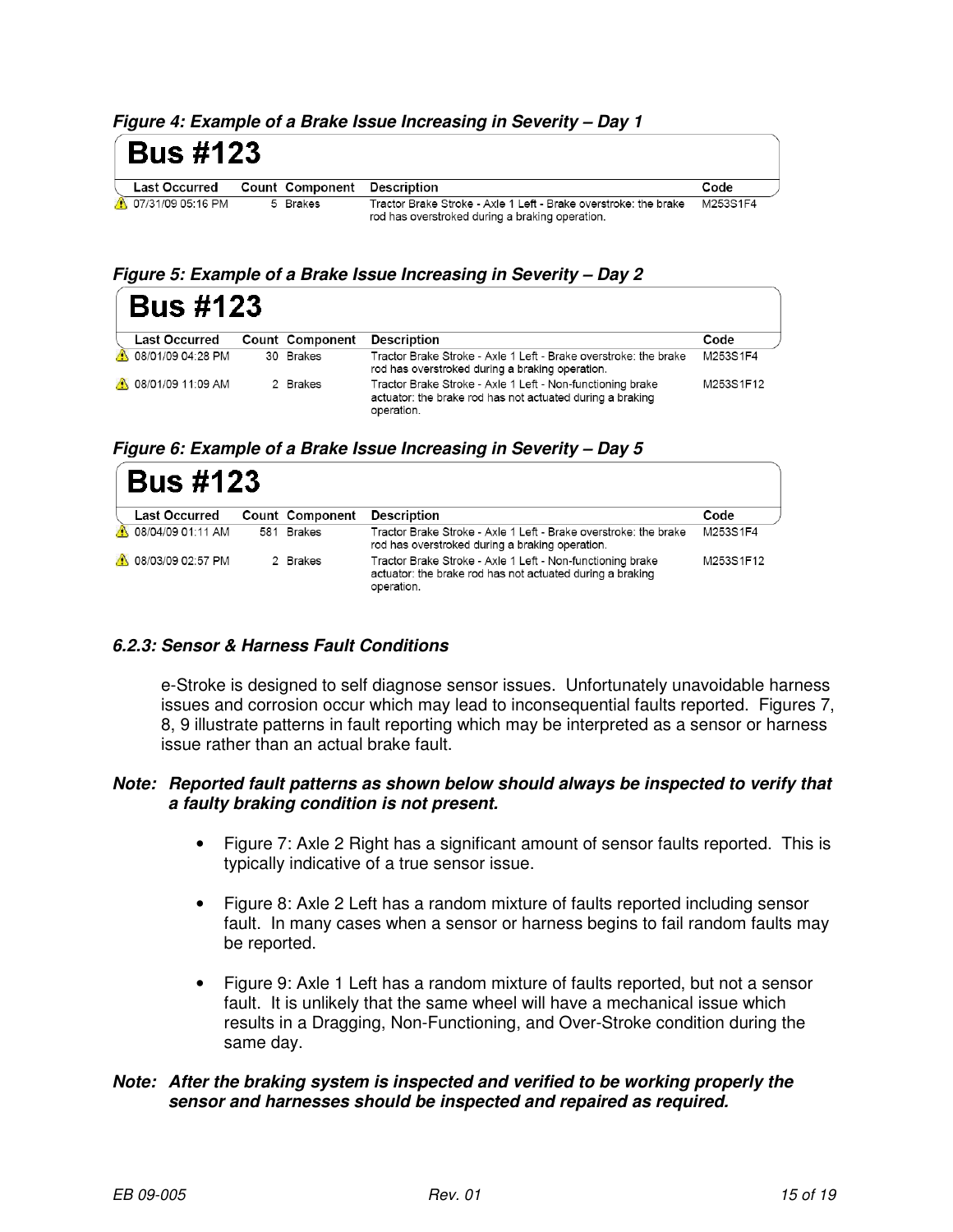**Figure 7: Typical Sensor or Harness Fault Condition**

| <b>Bus #123</b>            |                 |                                                                                                                                               |          |  |
|----------------------------|-----------------|-----------------------------------------------------------------------------------------------------------------------------------------------|----------|--|
| <b>Last Occurred</b>       | Count Component | <b>Description</b>                                                                                                                            | Code     |  |
| <b>08/04/09 12:33 AM</b>   | 827 Brakes      | Tractor Brake Stroke - Axle 2 Right - Actuator sensor fault: the<br>sensor is not connected, damaged, or otherwise responding<br>incorrectly. | M253S4F2 |  |
| <b>4 08/03/09 11:59 PM</b> | 8 Brakes        | Tractor Brake Stroke - Axle 2 Right - Brake overstroke: the brake M253S4F4<br>rod has overstroked during a braking operation.                 |          |  |
| <b>4 08/03/09 08:27 PM</b> | Brakes          | Tractor Brake Stroke - Axle 2 Right - Dragging brake: the brake<br>rod has not returned after a braking operation.                            | M253S4F7 |  |

**Figure 8: Typical Sensor or Harness Fault Condition**

| <b>Bus #123</b>         |  |                 |                                                                                                                                              |           |  |  |
|-------------------------|--|-----------------|----------------------------------------------------------------------------------------------------------------------------------------------|-----------|--|--|
| <b>Last Occurred</b>    |  | Count Component | <b>Description</b>                                                                                                                           | Code      |  |  |
| 08/03/09 10:29 PM       |  | 7 Brakes        | Tractor Brake Stroke - Axle 2 Left - Actuator sensor fault: the<br>sensor is not connected, damaged, or otherwise responding<br>incorrectly. | M253S3F2  |  |  |
| 08/03/09 09:32 AM<br>Æ. |  | 2 Brakes        | Tractor Brake Stroke - Axle 2 Left - Brake overstroke: the brake<br>rod has overstroked during a braking operation.                          | M253S3F4  |  |  |
| 08/03/09 09:48 AM<br>Æ. |  | 20 Brakes       | Tractor Brake Stroke - Axle 2 Left - Dragging brake: the brake<br>rod has not returned after a braking operation.                            | M253S3F7  |  |  |
| 08/03/09 09:28 AM       |  | <b>Brakes</b>   | Tractor Brake Stroke - Axle 2 Left - Non-functioning brake<br>actuator: the brake rod has not actuated during a braking<br>operation.        | M253S3F12 |  |  |

# **Figure 9: Typical Sensor or Harness Fault Condition**

| <b>Bus #123</b>            |  |                 |                                                                                                                                       |           |  |  |
|----------------------------|--|-----------------|---------------------------------------------------------------------------------------------------------------------------------------|-----------|--|--|
| <b>Last Occurred</b>       |  | Count Component | <b>Description</b>                                                                                                                    | Code      |  |  |
| 08/02/09 03:15 PM          |  | <b>Brakes</b>   | Tractor Brake Stroke - Axle 1 Left - Brake overstroke: the brake<br>rod has overstroked during a braking operation.                   | M253S1F4  |  |  |
| 1 08/02/09 06:30 PM        |  | 3 Brakes        | Tractor Brake Stroke - Axle 1 Left - Dragging brake: the brake<br>rod has not returned after a braking operation.                     | M253S1F7  |  |  |
| <b>6</b> 08/02/09 07:03 PM |  | 26 Brakes       | Tractor Brake Stroke - Axle 1 Left - Non-functioning brake<br>actuator: the brake rod has not actuated during a braking<br>operation. | M253S1F12 |  |  |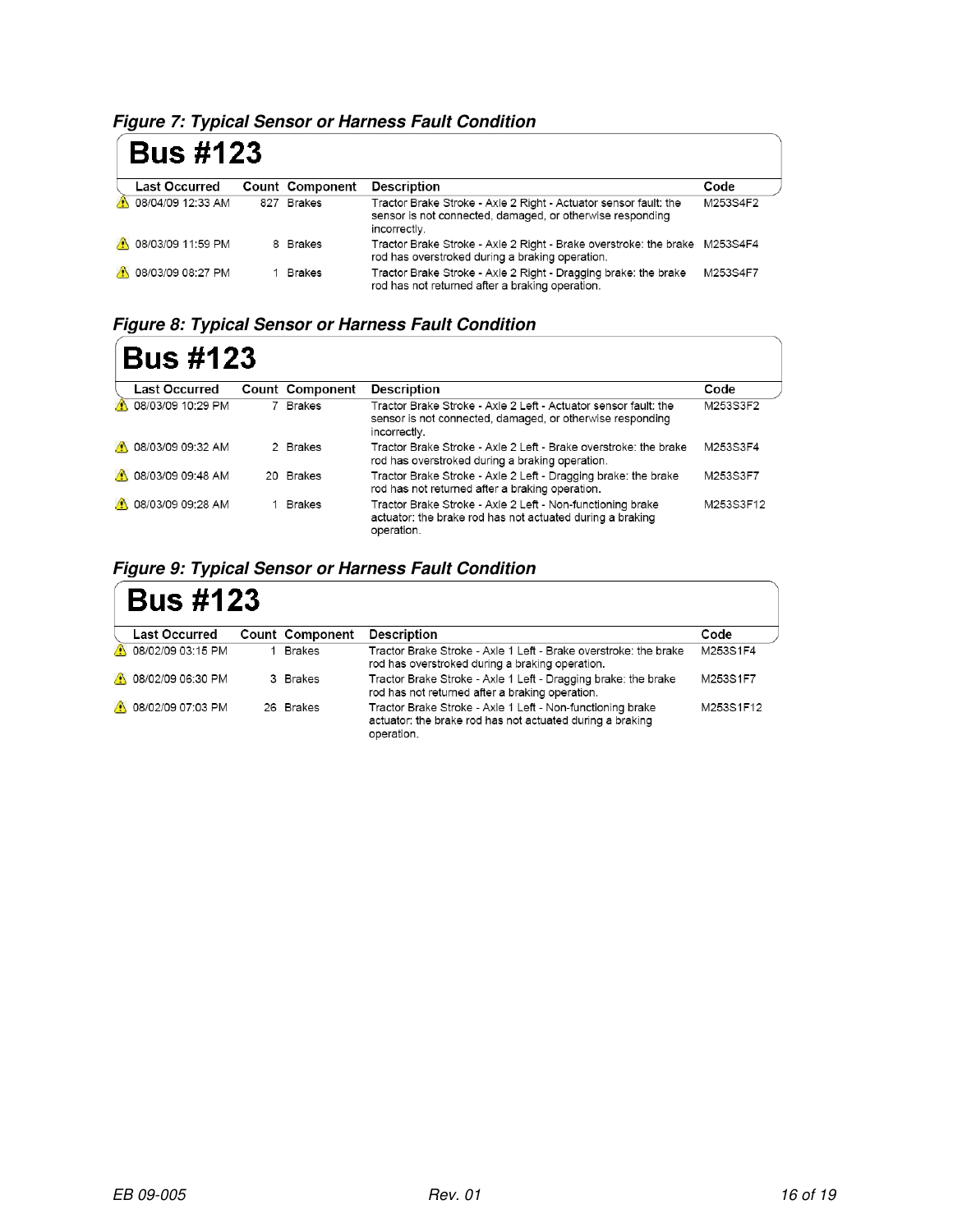#### **6.3: Inoperable System Conditions**

If the AVM system is unable to communicate with the e-Stroke system a "Roll Call Timeout" Fault may be produced depending on the AVM configuration. A "Roll Call Timeout" Fault is typically associated with the following issues:

#### • **The e-Stroke System is not receiving power or the power harness is disconnected.**

Unfortunately, in some cases power is intentionally disconnected from the e-Stroke CCM in efforts to deactivate the warning light with out fixing the condition which is activating the alarm output.

#### **Note: Deactivating the e-Stroke system will result in the vehicle brakes not being monitored. Unsafe brake conditions will not be reported with the e-Stroke system inoperable.**

• **SAE J1708 or SAE J1939 is not functioning properly.** 

The AVM system may not be communicating properly with the e-Stroke system. The CCM diagnostic connections and vehicle diagnostic circuit should be checked.

#### **Figure 10: e-Stroke J1708 or J1939 Communication Issue**

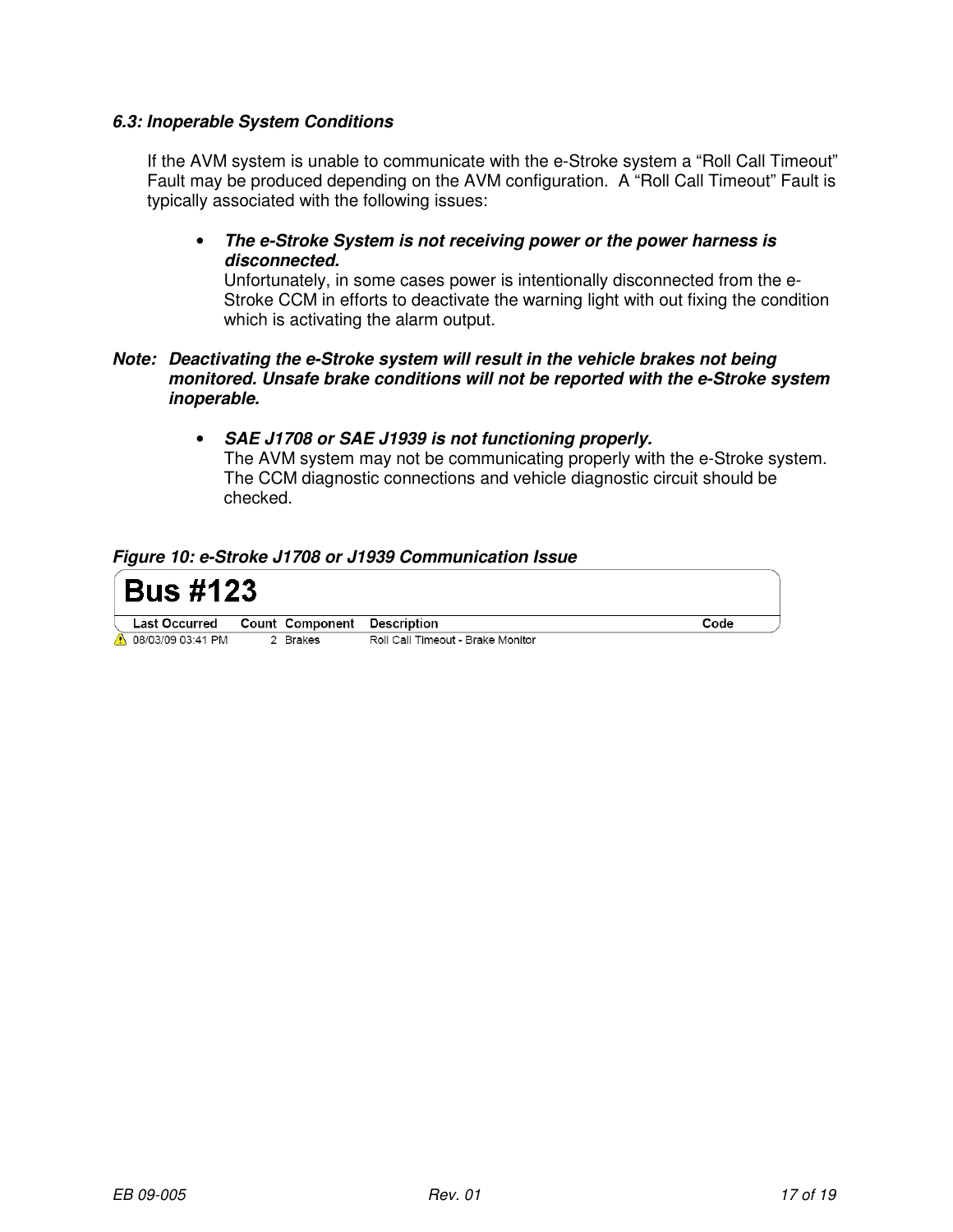# **SECTION 7: e-STROKE WARNING LIGHT INTURPRETATION**

The e-Stroke system alarm output will activate during active fault conditions. The following section describes Warning Light operation and some simple checks which may be conducted to determine the nature of the fault condition with out diagnostic tools.

Section 7 may be referenced by Maintenance, Dispatch, or Roadside Assistance personnel. It is the responsibility of the e-Stroke system end user to determine the appropriate action which must be taken when a driver reports that the Brake Monitor Warning Light is ON.

The Brake Monitor Warning Light operation must be verified by the start up bulb check every time the vehicle ignition is switched ON. This will insure that the Warning Light is operational and will illuminate with a brake fault condition.

- **Note: It is important to verify the vehicle specific Warning Light designation, location, and operation with the vehicle OEM or system installer prior to reference of this section.**
- **7.1: Warning Light Condition 1**

#### **The Brake Monitor Warning Light is ON while driving at speeds OVER 5 MPH, and driver is NOT applying the service brakes.**

- If YES, Apply the service brakes. Does the Warning Light turn OFF as soon as the brakes are applied or the vehicle decelerates under 5 MPH?
- If YES, then the vehicle has a potential Dragging Brake condition. DO NOT continue to drive the vehicle as further operation could result in a hazardous situation or wheel fire. Call for roadside assistance.

#### **7.2: Warning Light Condition 2**

#### **The Brake Monitor Warning Light is ON when the driver APPLIES the service brakes ONLY (The Warning Light is OFF when the service brakes are NOT applied.).**

- The vehicle has a potential Non-Functioning or Out-of-Adjustment Brake condition.
- Contact Road Side Assistance or Dispatch to determine if vehicle operation should be continued.